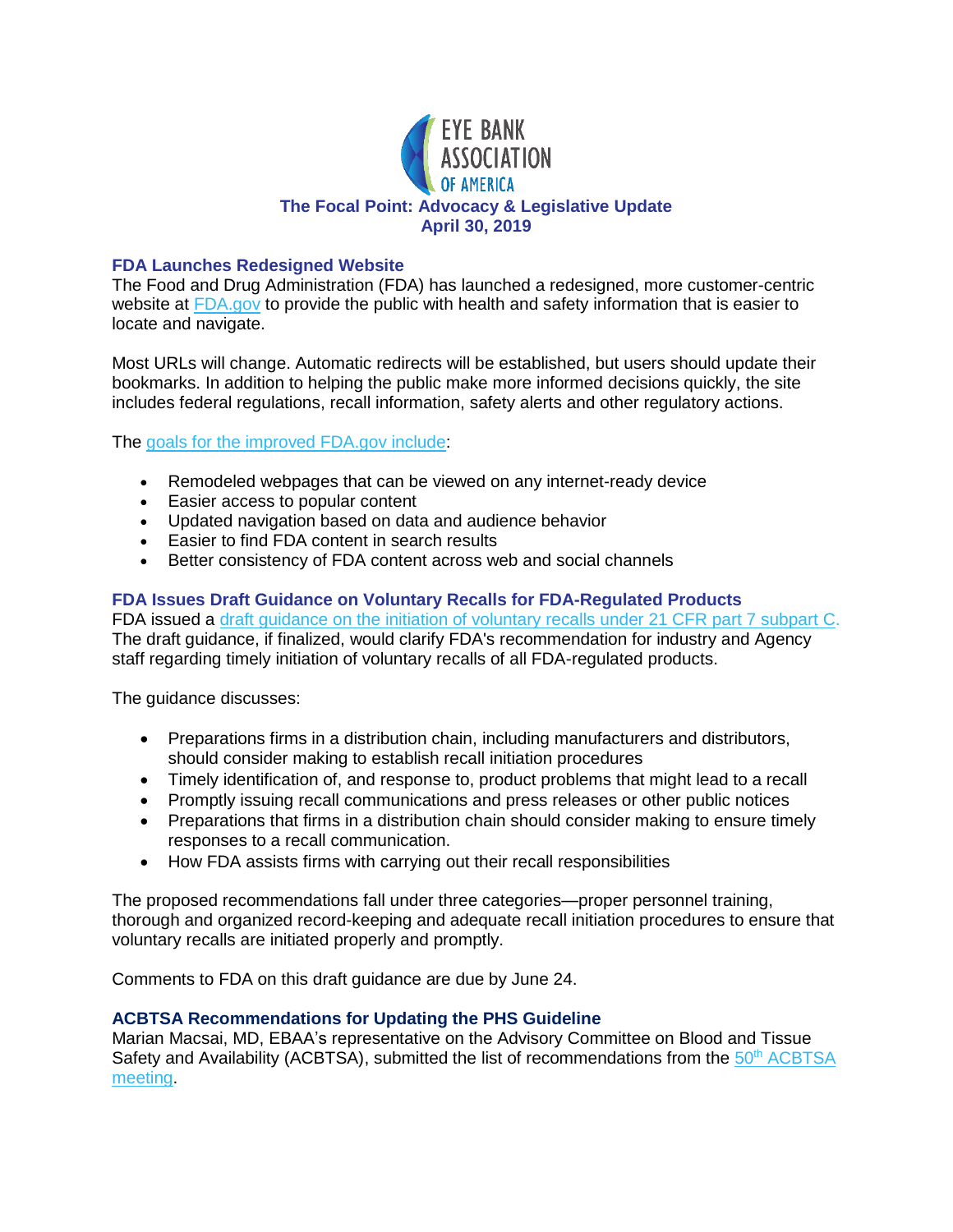The ACBTSA met April 15-16 to receive presentations on updating the 2013 *[PHS Guideline for](https://www.ncbi.nlm.nih.gov/pmc/articles/PMC3675207/)  [Reducing Human Immunodeficiency Virus, Hepatitis B Virus, and Hepatitis C Virus](https://www.ncbi.nlm.nih.gov/pmc/articles/PMC3675207/)  [Transmission Through Organ Transplantation](https://www.ncbi.nlm.nih.gov/pmc/articles/PMC3675207/)*. The Committee took note of data highlighting a significant gap between organs available for transplantation, organ utilization, and organs needed. The Committee learned that 119,000 individuals are on a transplant waiting list with 200 being added each day. Although increasing, the number of transplants per year is only 35,000. It is estimated that 20 Americans die each day while waiting for a transplant. The deficit presents a significant public health crisis and requires urgent actions to enhance options for transplant and make more organs available, by providing incentives for, not against transplant.

To improve policies around transplant so that Americans in need of organs have the greatest possible chance of receiving one, the ACBTSA recommends the following actions be taken immediately.

- 1. That there be continued recognition and designation of a category of potential organ donors with an augmented chance of transmission of HIV, HBV, and HCV.
- 2. All organ donors should be tested for HIV, HBV, and HCV using NAT along with serology.
- 3. That the terminology "increased risk donor" be changed because
	- Current nomenclature causes cognitive bias, potentially discouraging use of these donors and needs to be reframed not to do so.
	- It allows recalibration of the discussion with the organ transplant team, the deceased donor families, living donors, and transplant candidates based on newer science with the goal of improved, shared decision making.
		- o Therefore, additional discussions should be had with donor families, transplant candidates and recipients regarding terminology prior to modification of the "increased risk donor" terminology. One suggestion made by the Committee was to change the term to "possible risk donor."
- 4. Remove the following as medical/social criteria resulting in an augmented chance of donor designation
	- Women who have had sex with a man with a history of MSM behavior
	- Newly diagnosed or have been treated for syphilis, gonorrhea, Chlamydia, or genital ulcers
	- Hemodialysis
	- Hemodiluted blood specimen used for infectious disease testing
	- Child (age ≤18 months) born to a mother at increased risk for HIV, HBV, or HCV
	- Child breastfed within the preceding 12 months by mother at increased risk for HIV infection.
- 5. That the current 12-month risk behavior timeframe be changed to 3 months.
- 6. Strongly endorses universal implementation of the Uniform Donor Risk Assessment Interview (UDRAI) forms.
- 7. The Secretary mandate and fund a longitudinal collection of data by the OPTN from the UDRAI to determine donor and recipient risk, as well as the impact of risk assessment on the donor pool and organ utilization.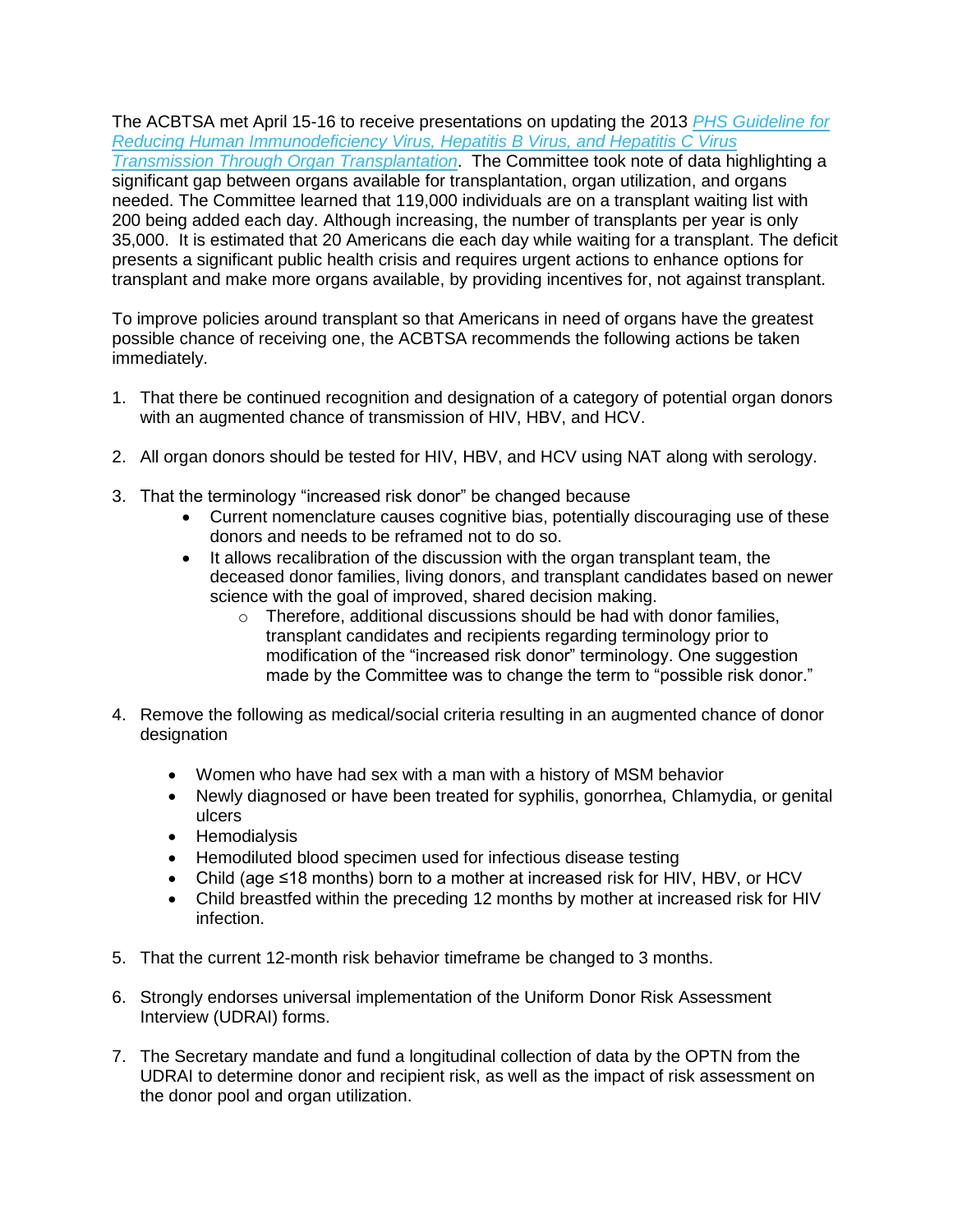- 8. The Secretary support efforts to enhance the process of transplant candidate counseling for these donor organs. This should include not just the information provided to centers and transplant candidates, but also the ongoing shared decision making and the consent process from initial evaluation to post transplant.
- 9. The Secretary should support the development and use of tools and processes to educate transplant providers to enhance organ utilization.
- 10. All recipients regardless of donor risk profile should be tested for HIV, HBV, and HCV using NAT between 2- and 4-weeks following transplantation in order to better identify disease transmission patterns.
- 11. Separate from the PHS Guideline, the Committee strongly supports the Secretary taking action to remove barriers to rapid access to treatment of unanticipated donor-derived HIV, HBV, and HCV infection.

We recognize the tremendous progress that has been made to enhance transplant safety and availability since implementation of the 2013 PHS Guideline. Because the Committee appreciates the dynamic nature of the field, we think it is imperative to have ongoing review of accumulated data and scientific advancements that will guide evidence-based decisions. We look forward to hearing the response to our recommendations.

The Committee unanimously supported the recommendations.

#### **OMB Memo Requiring Review of All Regulatory Actions May Prompt Slow Release of FDA Guidance Documents**

A [memo by the White House Office of Management and Budget \(OMB\)](https://www.whitehouse.gov/wp-content/uploads/2019/04/M-19-14.pdf) that requires federal agencies submit non-binding guidance to the Office of Information and Regulatory Affairs (OIRA) -- and potentially to Congress -- could throw a wrench in FDA's usual guidance-making process.

The rule which takes effect May 11, requires all federal agencies to present to OIRA a detailed analysis of the expected economic impact of guidances, statements of policy, interpretive rules and notice-and-comment rules, along with the proposed guidance or rule, at least 30 days prior to publication.

Following OIRA review, Congress will have the option of reviewing proposed guidances pursuant to the Congressional Review Act. The new requirements have the potential to slow down the guidance development process and may reduce informal agency guidances.

#### **CBER Director Releases the FY 2018 Report**

Peter Marks, MD, PhD, director of FDA's Center for Biologics Evaluation and Research (CBER), released the ["FY 2018 Report from the Director,](https://www.fda.gov/AboutFDA/CentersOffices/OfficeofMedicalProductsandTobacco/CBER/ucm636016.htm)" which highlights, among other topics, the agency's FY 2018 approvals, released guidance documents and several workshops, meetings and conferences.

Two gene therapy approvals topped the list for 2018: [Luxturna,](https://www.fda.gov/BiologicsBloodVaccines/CellularGeneTherapyProducts/ApprovedProducts/ucm589507.htm) the first directly administered gene therapy for a specific genetic disorder, an inherited retinal disease, and [Yescarta,](https://www.fda.gov/BiologicsBloodVaccines/CellularGeneTherapyProducts/ApprovedProducts/ucm581222.htm) a cellbased gene therapy for certain types of adult, large B-cell lymphoma.